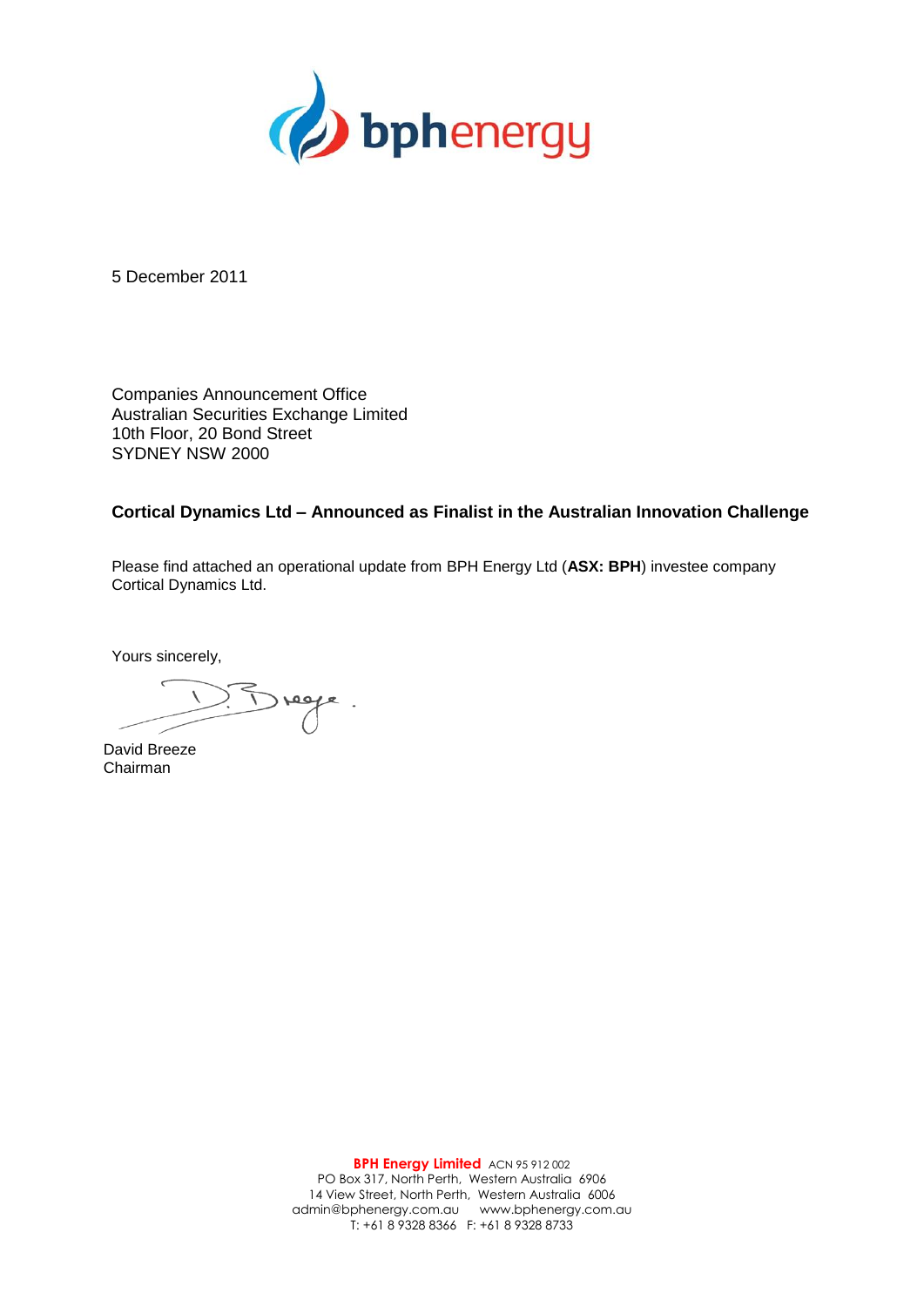

5 December 2011

Companies Announcements Office Australian Securities Exchange Limited 10<sup>th</sup> Floor, 20 Bond Street SYNDEY NSW 2000

## Cortical Dynamics -Announced as a Finalist in the Australian Innovation Challenge

Cortical Dynamics Ltd ("Cortical"), an investee company of BPH Energy Limited (ASX: BPH), is proud to announce that it has been selected as a finalist for the health category in the Australian Innovation Challenge. The Australian Innovation Challenge is a multiple category competition that assists some of the nation's best ideas to commercialisation or adoption. It is sponsored by The Australian in association with Shell, and supported by the Commonwealth Department of Innovation, Industry, Science and Research.

The finalists of the health category are innovations that lead to the prevention, diagnosis and treatment of disease, and the improvement of quality of life through good health.

Cortical's Chief Scientific Officer, Associate Professor David Liley, will attend a ceremony to be held in Brisbane on 7 December 2011, at which point the winners for each category will be announced. Dr Liley said, "we are extremely proud that the BAR monitor has been selected as a finalist for the health category of The Australian Innovation Challenge. It is humbling to think that Cortical's technology has been acknowledged as one of Australia's innovative health technologies".

## About the BAR Monitor

The BAR monitoring system measures a patient's brain electrical activity, the electroencephalogram (EEG), in order to indicate how deeply anaesthetised a patient is during an operation via an adhesive sensor applied to the forehead. The BAR monitor is designed to assist anaesthetists and intensive care staff in ensuring patients do not wake up un-expectedly, as well as reducing the incidence of side effects associated with the anaesthetic.

The BAR monitor improves on currently used EEG monitors by utilising advances in understanding of how the brain's electrical activity is produced, and how it is affected by anaesthetic and sedative drugs. The BAR's unique physiological approach is aimed at independently monitoring the hypnotic and analgesic states associated with anaesthesia, a feature no known existing EEG based depth-of-anaesthesia monitor is able to achieve.